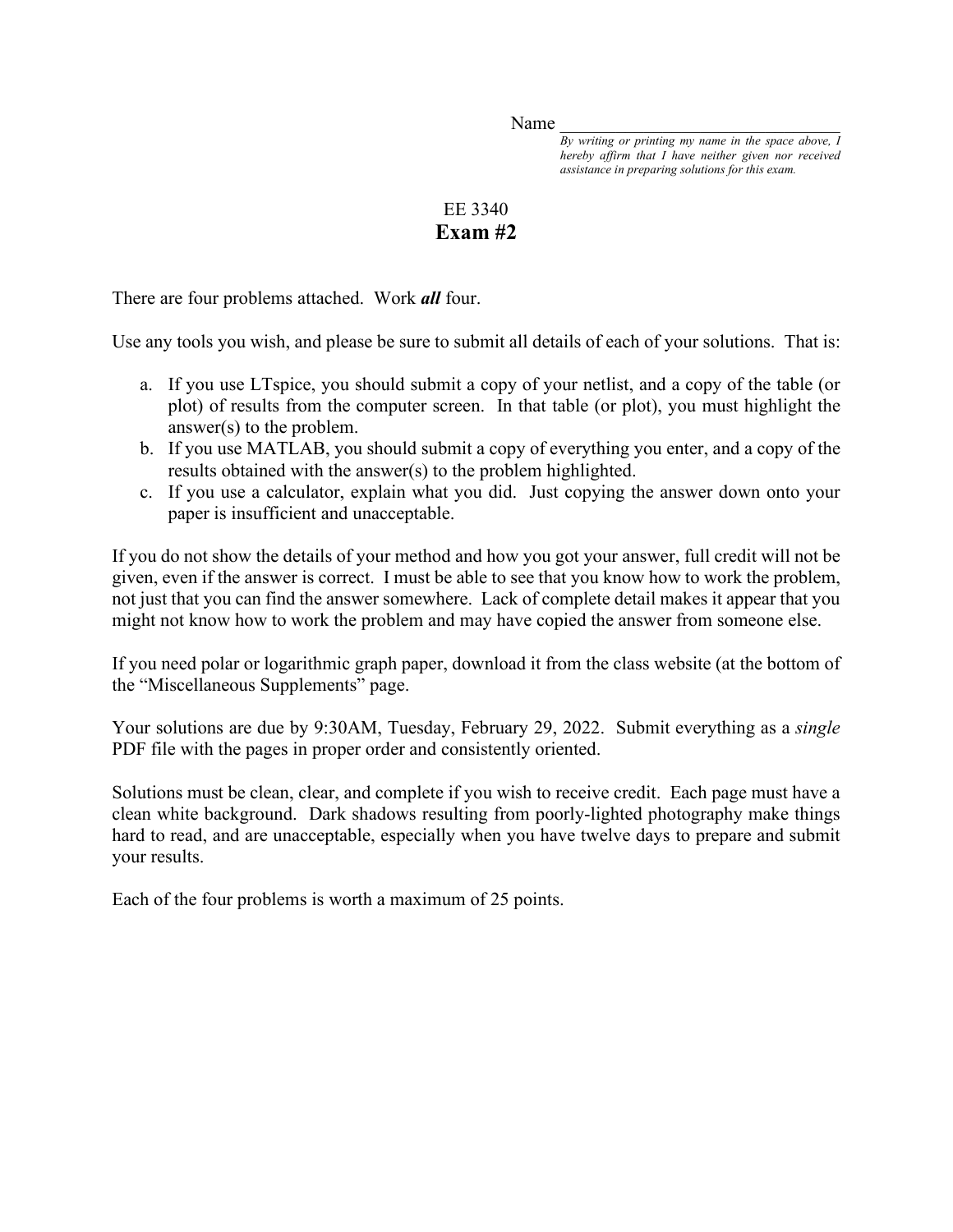1. (25 points) A coil with 1.0 mH inductance and 2.0  $\Omega$  series resistance is connected in series with a capacitor and a 120V, 5kHz sinusoidal power supply as shown below.



(a) [15 points] Determine the value of capacitance *C* that will cause the system to be in resonance.

(b) [10 points] Determine the current **I** at the resonant frequency. Express it in polar form.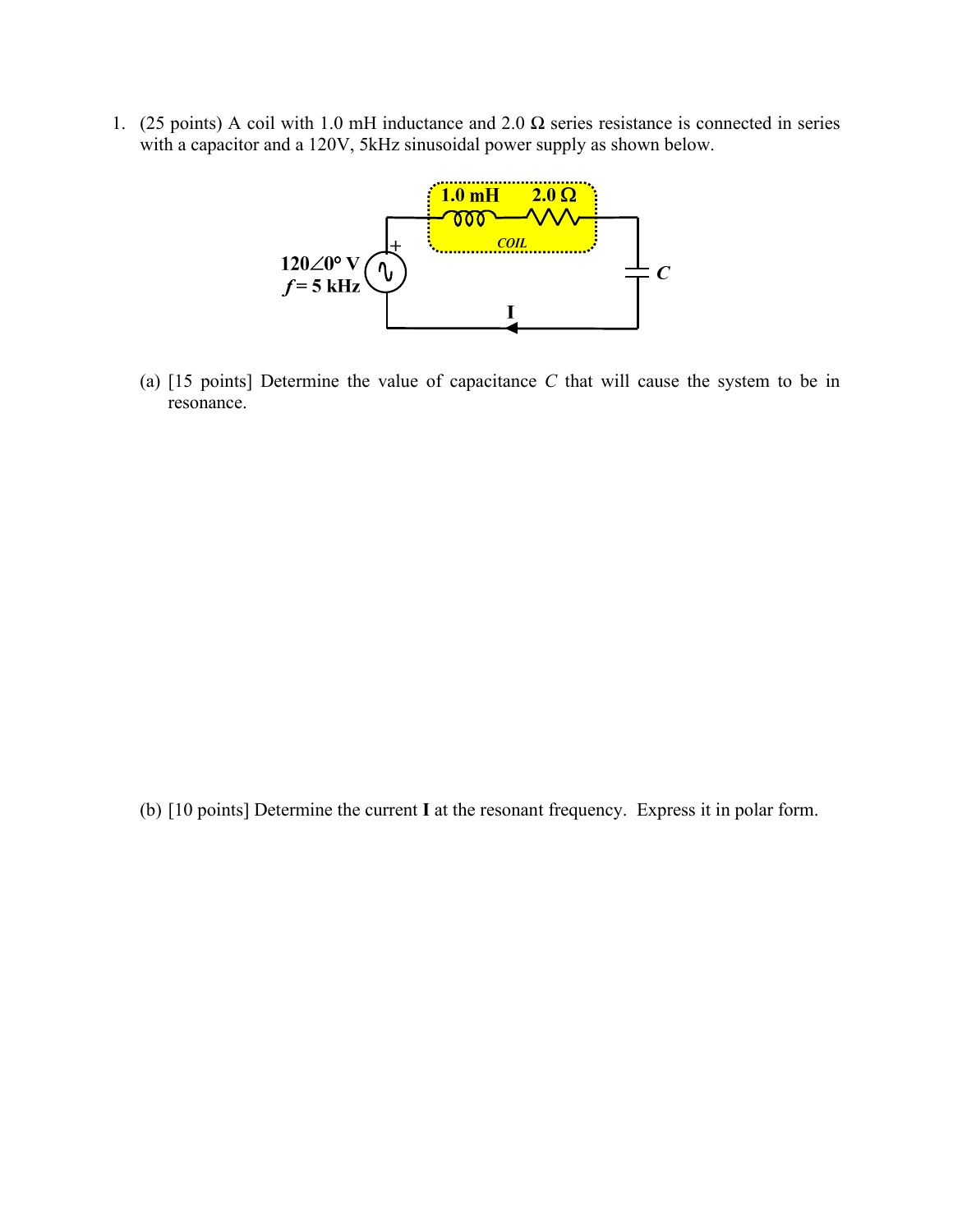- 2. (25 points) Two filter circuits are shown below.
	- (a) [15 points] The first is a *passive* bandpass filter. Find the voltage transfer function, and write your result in the form:

$$
\mathbf{H}\left(\omega\right) \triangleq \frac{\mathbf{V}_{out}\left(\omega\right)}{\mathbf{V}_{in}\left(\omega\right)} = \frac{jA\omega}{\left(1 - B\omega^2\right) + jA\omega}
$$



What is  $\lim_{\omega \to 0}$  |**H**  $(\omega)$ | in terms of *R*, *L*, and *C*?

What is  $\lim_{\omega \to 0} \angle \mathbf{H}(\omega)$  in terms of *R*, *L*, and *C*?

What is  $\lim_{\omega \to \infty}$  |**H**  $(\omega)$ | in terms of *R*, *L*, and *C*?

What is  $\lim_{\omega \to \infty} \angle \mathbf{H}(\omega)$  in terms of *R*, *L*, and *C*?

Classify the filter as LP, HP, BP, or BS, and explain your reasoning.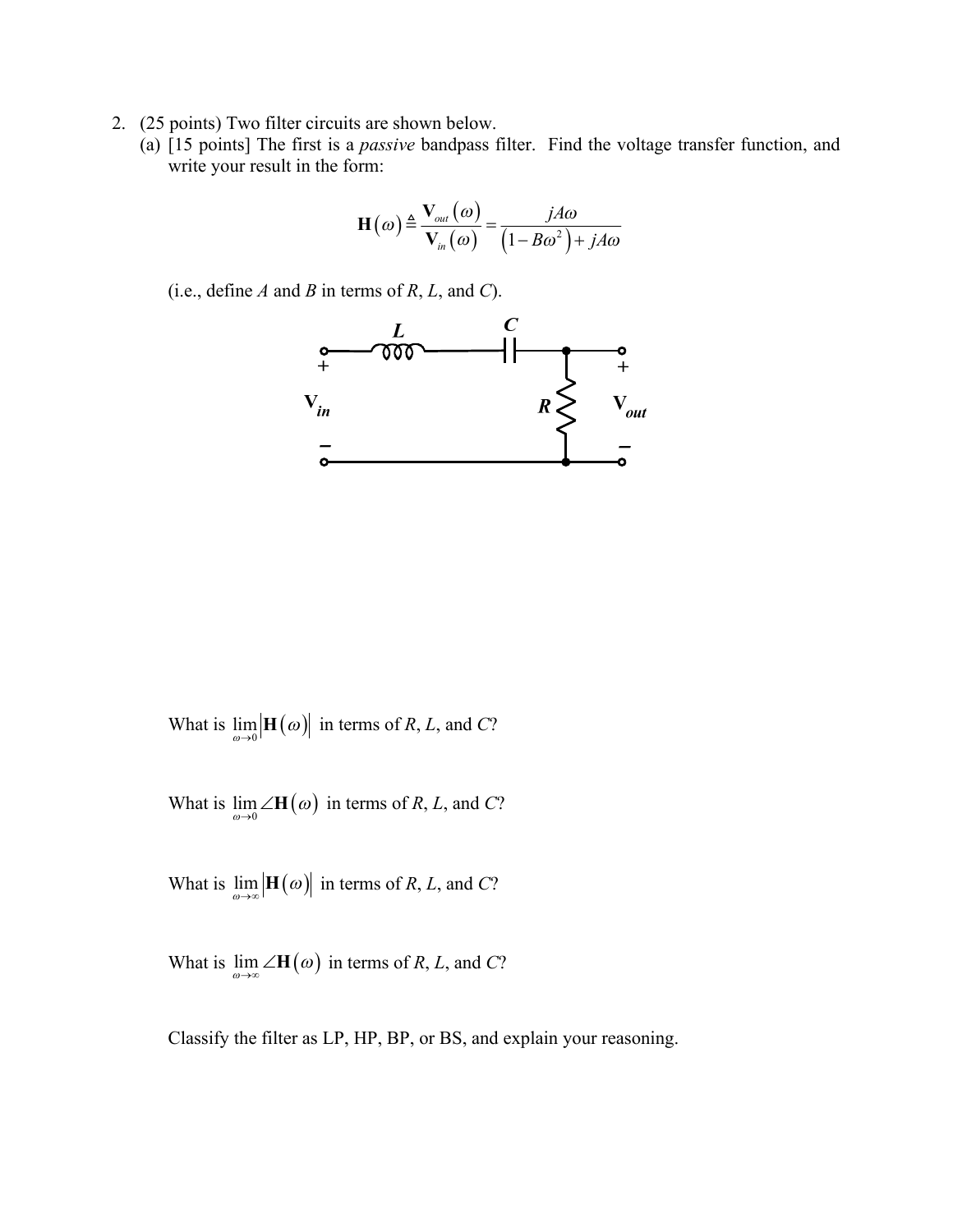(b) [10 points] The second circuit is an *active* filter. If  $\mathbb{Z}_1$  is a capacitor *C*, and  $\mathbb{Z}_2$  is a parallel *RC* circuit, with elements *R* and *C* (this *C* has the same value as the *C* in  $\mathbb{Z}_1$ ), determine an expression for the voltage transfer function. Write your result in the form:

$$
\mathbf{H}\left(\omega\right) \triangleq \frac{\mathbf{V}_{out}\left(\omega\right)}{\mathbf{V}_{in}\left(\omega\right)} = \frac{1 + jA\omega}{1 + jB\omega}
$$

(i.e., define *A* and *B* in terms of *R* and *C*).

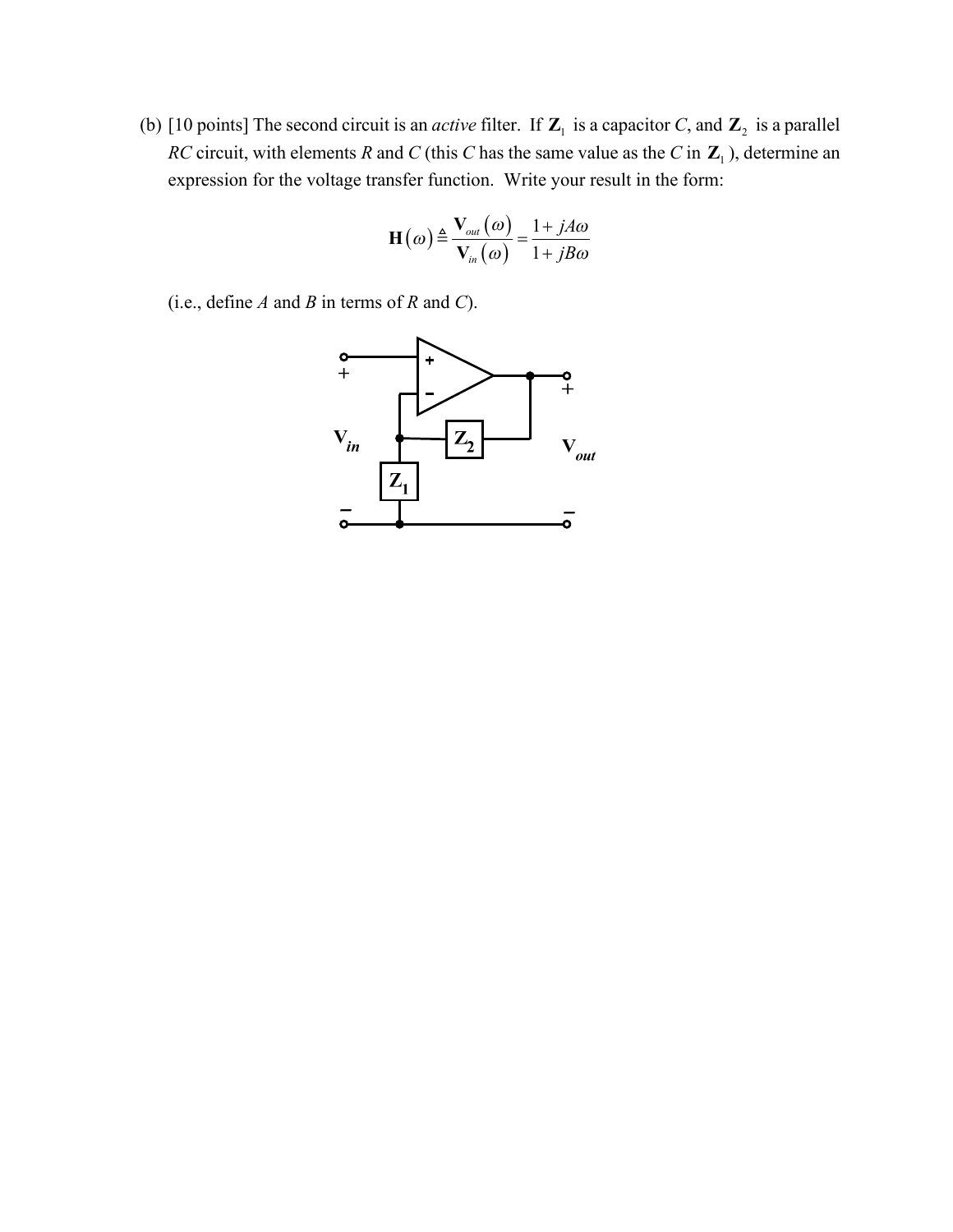3. (25 points) The currents in the three mutually-coupled inductors shown below are  $i_1(t) = 20 \cos 10t$  A,  $i_2(t) = 10 \sin 10t$  A, and  $i_3(t) = 5 \cos 10t$  A.



(a) [20 points] Determine  $v_2(t)$ . Express it in terms of the cosine basis function.

(b) [5 points] Determine the effective value of  $v_2(t)$ .